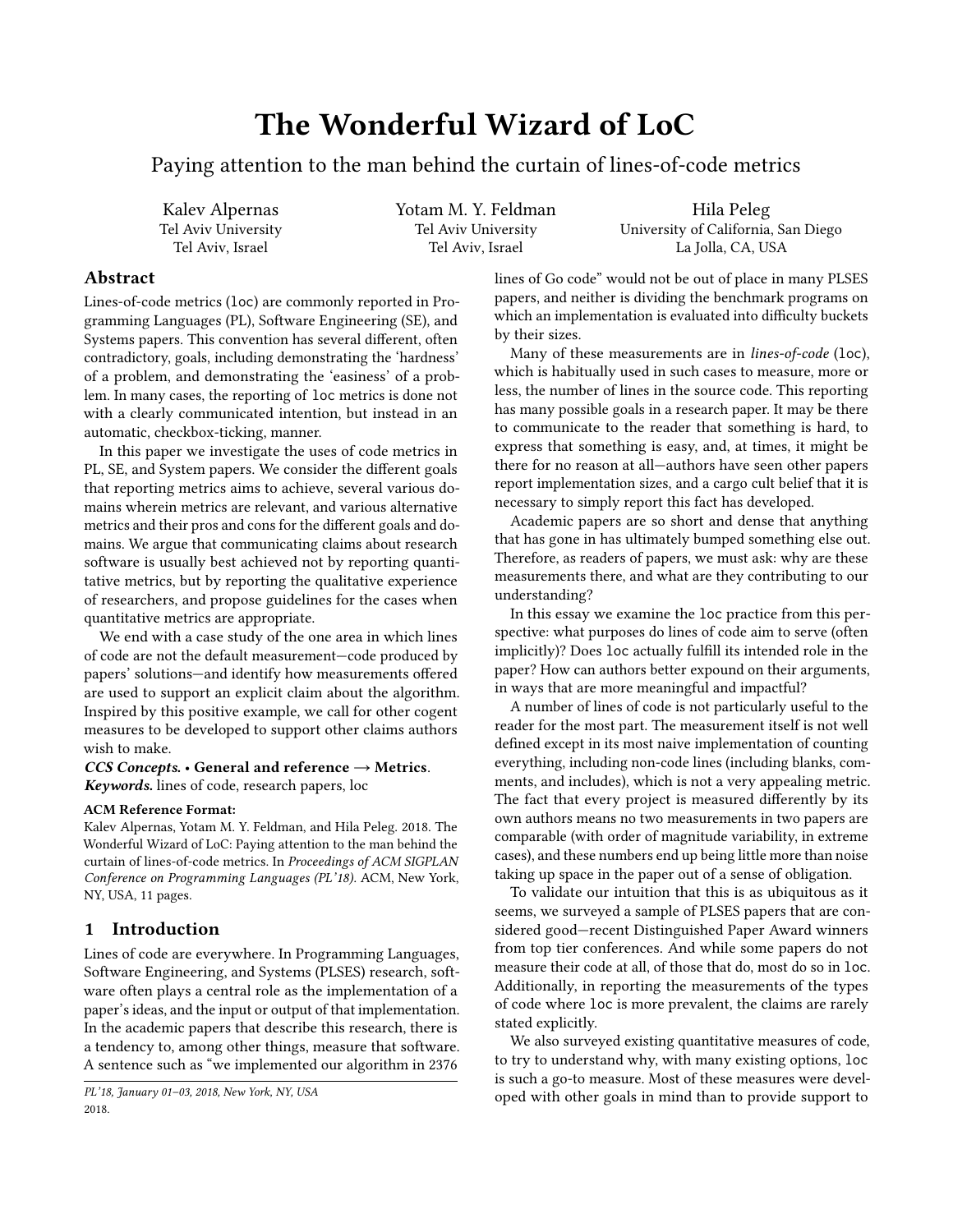the claims papers tend to make, and are, additionally, harder to compute. This means loc becomes a comfortable default, still not providing the best support, but at least commonly used and easy to compute.

This essay attempts to deconstruct the various narrative purposes underlying loc reporting in PLSES papers today, and argues that these narratives are generally better served by means other than loc. It is revealing, perhaps, that locs are often reported while leaving the purpose mysteriously unannounced; as if authors are aware that this measure does not in fact substantiate the underlying, implicit, claim. That claim is often some qualitative property of the solution or benchmarks. We contend that papers should choose to do the reverse: make the claim explicit, even without presenting supporting data, rather than presenting not-truly-supporting data for some ghost claim. We argue that in many cases, a qualitative explanation, though subjective, is more meaningful, informative, interesting, and compelling than loc metrics.

Some claims and discussions can benefit from loc reports as supporting evidence, but even then the context in which this measurement fits is invaluable for readers looking for remaining challenges or ways to reproduce the results. In such cases authors must not forget to avoid the pitfalls of bad loc reporting.

While the reporting on the size of solutions and benchmarks was, to varying degrees, frequently problematic, we did find one exception to our above complaints: the way output code is reported. Section [7](#page-8-0) is dedicated to examining the case of measuring output code as already embodying all our suggestions: making claims about the code explicit, measuring in a way that supports those claims rather than defaulting to loc, and presenting the two together.

Our vision is for research papers to be interesting, instructing, enlightening. A reader who is reading the implementation section of a paper wants to know what was difficult–perhaps this is precisely the problem they are having right now!—and what they should expect to be easy. Pseudo-empirical measures that communicate no information serve no purpose, and in fact do the opposite, they communicate less information to the reader and thereby make the work less reproducible.

This essay calls for:

- 1. Explicit discussions of qualitative claims about software artifacts and benchmarks, and ways that would increase the value of papers, both for their assessment and their contribution to the community.
- 2. Conscious, rigorous reports of loc, so as not to render them meaningless.
- 3. Revisiting the available quantitative measures for software using advances in programming languages and software engineering research.

## 2 Why We Measure Code

In this section we take a closer look at the role of code in PLSES research, what about it gets reported in academic publications, and, perhaps most importantly, why.

What code. Software has several roles in PLSES research. A paper's solution is often implemented in software as a new system, tool, or algorithm. Software can also be part of the input to the solution, in which case code is present as benchmarks in the evaluation. Some tools also generate code as the output of the solution, as in program repair or synthesis, compilation to an intermediate representation, or language to language translation. Code, in all its different facets, is thus central to many research papers.

In describing all this code, authors often present seeminglyempirical measures. These measurements are usually a part of articulating their claims; sometimes they are present, whereas the claim itself is implicit.

Claims about code. We suggest the following (inevitably partial) list of claims about software that are supported, implied, or appear in correlation to measurements of code. The list is categorized by what is being described: the code itself, the development process, or the problem the software solves.

- Properties of the development process
	- The system was hard to implement (because the contribution is large).
	- The system quite easy to implement (because our solution is very concise).
	- The system wasn't very hard to implement, and we could do it again in another context (a different operating system, programming language, problem domain, etc.).
- Properties of the code (the end-product)
	- The system has many capabilities.
	- The system interacts with many different components, (e.g. kernel subsystems) and the solution has to address them all.
	- The system interacts with few components (making the solution "surgical").
	- Confidence in the system's correctness is high.
	- The system is extensible.
	- The system is maintainable.
- Properties of the problem domain
	- The problem we solve is hard: the simplest solution takes a lot of effort.
	- The benchmark task the solution is evaluated on is complex to solve.

The rhetoric of code measures. In the next section, we will discuss the ways in which code can be measured, but we first pause to reflect on the fact that many of these claims are qualitative. Providing an empirical measurement of the code as "proof" for them is, at best, a surrogate measure, or a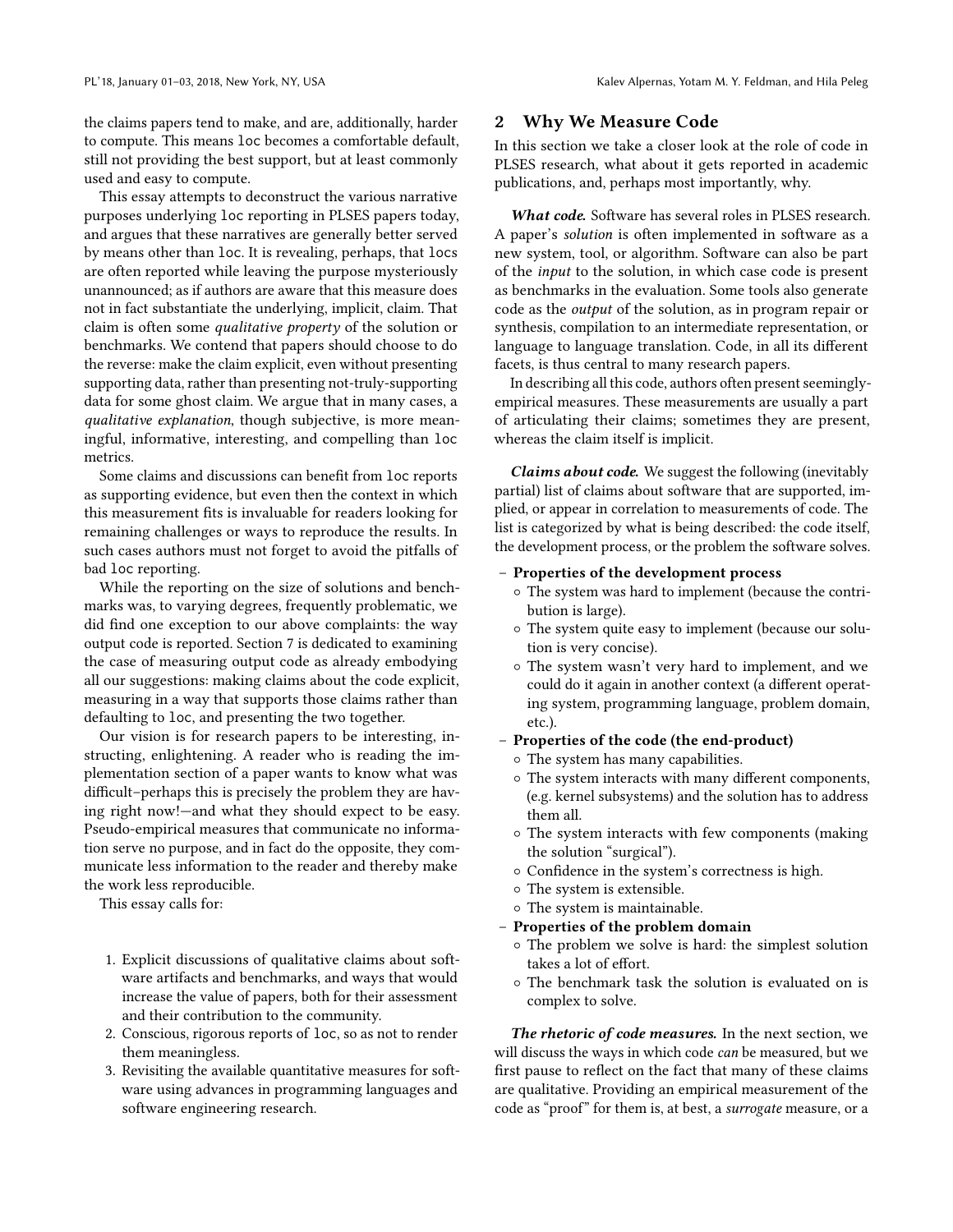measure which the authors believe is correlated well enough with their claim that it can serve as  $proof<sup>1</sup>$  $proof<sup>1</sup>$  $proof<sup>1</sup>$ .

For example, a low loc count can be a surrogate measure for "the system is maintainable": it is a commonly held belief that a smaller codebase will be easier for a programmer to understand and remember all the details of, and therefore to repair it when necessary. However, this measure does not take into account other things believed to also correlate with maintainability: adhering to best practices like abstraction and encapsulation, comments, and documentation [\[20\]](#page-10-1).

One may consider the surrogate measure to be sufficient, or decide other empirical measures covering other angles should be reported (for program maintainability, Zhang et al. [\[20\]](#page-10-1) offer a list of 39 measures in 6 categories, for instance). However, simply adding more measures may not be sufficient for the reader who is seeing the numbers reported and asks,  $why?$  Or in other words, does the reported measure improve the understanding of the reader, advance the point of the paper, or highlight something about the work? And if not, what and how do we report about software to make sure that is the case?

## 3 How We Could Measure Code

Estimating and analyzing programming effort and code complexity has many useful applications for software developers and their managers, such as assessing the risk introduced by a software change, or planning time-frames for feature development. The practical benefits of having meaningful estimates have resulted in a rich history of research in this field. In this section, we present a short and necessarily partial overview of the field.

Broadly, we partition the field into two categories – Code size estimation and Programming effort estimation. Code size estimation deals with estimating the size of the produced code according to various metrics (several of which we describe in Section [3.1\)](#page-2-1), with the underlying assumption being that the larger the code base is, the more effort it required to produce, and the more complex the product.

Programming effort estimation, on the other hand, focuses on estimating the amount of work that was undertaken in the process of creating the software. The estimation methods (Section [3.2\)](#page-3-0) range from subjective effort reporting by developers, to relying on auxiliary development statistics such as those produced or derived from version control systems.

#### <span id="page-2-1"></span>3.1 Code Size Estimation

Code size estimation techniques focus on measuring the size of a software artifact. There have been many metrics proposed over the years for measuring software size, each with its own pros and cons. We list here a few of them.

Lines of code. The simplest metric for measuring code size is measuring the number of lines of code in the source files of a project. The definition of what counts as source code is somewhat arbitrary – for example, do you count header files in C programs or not?

<span id="page-2-2"></span>**Source lines of code.** A more nuanced version of the loc metric, source lines of code counts the number of source code lines in the source files of a project. This will usually exclude comment lines, empty lines, and syntactic constructs that do not contain program logic, such as e.g., curly-brackets that open or close blocks.

Given the ubiquity of sloc measurements, it is no surprise that a lot of practical [\[1\]](#page-10-3) and theoretical [\[16,](#page-10-4) [17,](#page-10-5) [19\]](#page-10-6) progress has been made over the years, fine-tuning and generalizing the results produced by sloc tools.

Some industry projects extend sloc to the even more discerning "significant lines of code", which rule out code lines that are necessary but unimportant, such as languagespecific delimiters, auto-generated code, and other things deemed unimportant by the project. Most of the tools to count significant lines of code are internal to organizations, but open-source implementations exist [\[2\]](#page-10-7).

ASTs. loc and sloc metrics rely heavily on the source code as it appears in the system, which makes them extremely sensitive to the choice of source language and individual programming style. A slightly more general approach is to use the size of Abstract Syntax Trees (or similar compilation-time construct) as a unit of code size measurement [\[3,](#page-10-8) [11\]](#page-10-9).

ASTs are an abstract representation of the syntactic structure of the program. They have the dual benefit of abstracting away the specific style choices made by developers, as well as the syntactic differences between programming language that share syntactic constructs. For example, a conditional statement in Java or in Python will produce the same AST.

Number of functions. In the spirit of abstracting away the details in the source code, an even coarser abstraction than AST is that of functions. Assuming (perhaps perilously) that functions in the code are used to encapsulate some small unit of functionality, the number of functions in the source code can stand in for the complexity of the code [\[10\]](#page-10-10).

Counting the number of functions is even less sensitive to the differences in syntax between languages, as it measures a relatively high-level property of the code, but it is still sensitive to coding style and to the way developers logically partition their code.

McCabe's Cyclomatic Complexity. This metric, as well as Halstead's metric below, derive a single numerical value from the source code. The resulting value is well correlated with complex code, and is ostensibly less sensitive to syntactic nuances (coding style, for example), and more representative of actual complexity of code.

<span id="page-2-0"></span> $1$ As in clinical research, where surrogate outcomes are used as a less expensive or invasive way to test true outcomes, but suffer from a slew of validity problems due to the gap between what they test and the actual outcome [\[7\]](#page-10-2).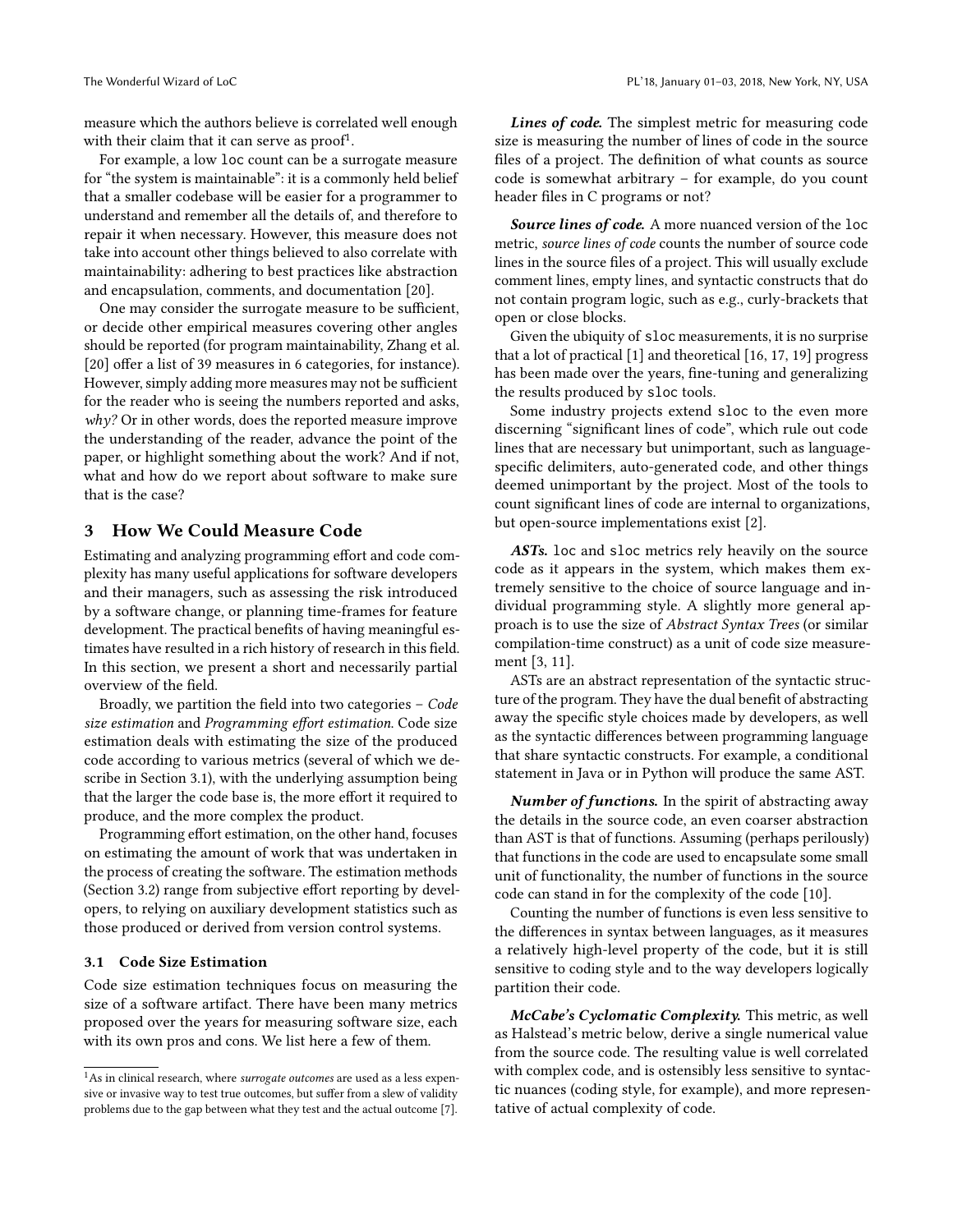<span id="page-3-2"></span>

Figure 1. Various ways that GitHub uses to show a developer's history of contribution

McCabe's cyclomatic complexity [\[15\]](#page-10-11) is a function over the control flow graph (CFG) of the program, corresponding to the number of loops and branches in the program. Technically, for a control flow graph with  $v$  nodes,  $e$  edges and  $p$  exit points (e.g., return statements), the cyclomatic complexity metric is:

$$
C = e - v + 2p
$$

The metric grows as edges and exit points are added to the control flow graph—representing more complex relations in the execution and a more complex program flow—and shrinks as nodes are added, representing a program with a more verbose linear execution but fewer loops.

The reliance on control flow graphs in McCabe's metric makes it oblivious to complexity arising from declarative syntactical constructs (e.g., class definitions in object oriented languages), and to complexity in languages where complexity does not necessarily arise from control flow (e.g., purely functional languages such as Haskell).

Halstead's Software Science Metrics. Halstead's software science metrics [\[9\]](#page-10-12) are an attempt to measure the logical complexity of the code by computing the proportion of redundant operators and operands in the program. The intuition behind these metrics is that algorithms are easier to understand the more the same operands and operators repeat in the code. For example, code that performs the same operation on the same variable (e.g., a loop that advances a counter) is easier to understand than code that performs multiple different operations on a set of different variables making the interactions complex to understand.

Choice of size metric. The various different metrics described herein allude to a variety of options, each producing a different result which further complicates the choice of metric. However, it turns out that (perhaps somewhat counter-intuitively) all these metrics correlate strongly with one another [\[10\]](#page-10-10). Consequently, out of these approaches, the best method will usually be the one that is easiest to understand and easiest to measure, explaining, perhaps, the vast popularity of loc as a metric. The problems of loc/sloc measurements on which we expand in Section [5](#page-5-0) are thus shared by other size metrics.

#### <span id="page-3-0"></span>3.2 Programming Effort Estimation

Programming effort estimation techniques are focused on estimating how much work is needed to produce the software artifact in question. These techniques are most commonly used in industry in the planning stages of projects, with the goal of creating a workplan or a project schedule.

These techniques focus on the amount of individual effort required by a developer or group of developers, and consequently are inherently more subjective than code size estimation techniques. However, as we show in Section [6.1,](#page-6-0) what might seem at first glance to be a drawback of the approaches is actually an advantage.

(The mythical) programmer-month. The simplest way to estimate the development effort is to, well, estimate the amount of time it took a person to do the actual work. This metric is usually called programmer-month or person-month, and is essentially a self-reporting of the amount of time the project took, multiplied by the number of people that worked on the project. If one person worked on the project for one year, then the project is said to have taken one person-year. If two people worked on a project for four months then the project is said to have taken eight person-months.

This approach has it detractors, including the popular essay by Fred Brooks [\[4\]](#page-10-13) arguing against the seemingly straightforward arithmetic behind the metric. Brooks correctly points out that adding programmers to a project will not necessarily reduce the amount of time a project takes overall, and sometimes, counterintuitively, increase the overall project time. A commonly used refrain against this metric states that while it is true that a human pregnancy typically requires nine person-months of effort, it does not follow that three people can produce a baby in three months.

A slightly more nuanced variant of this metric also takes into account the experience level of the developers that worked on a project. A month of work by a senior developer does not equal a month of work by a junior developer. Similarly, a grad student-month and a tenured professor-month  $\frac{1}{2}$  $\frac{1}{2}$  $\frac{1}{2}$  do not represent the same amount of development effort<sup>2</sup>.

<span id="page-3-1"></span> $^{2}\rm{We}$  leave it to the discerning reader to decide which of these constitutes a larger investment of effort.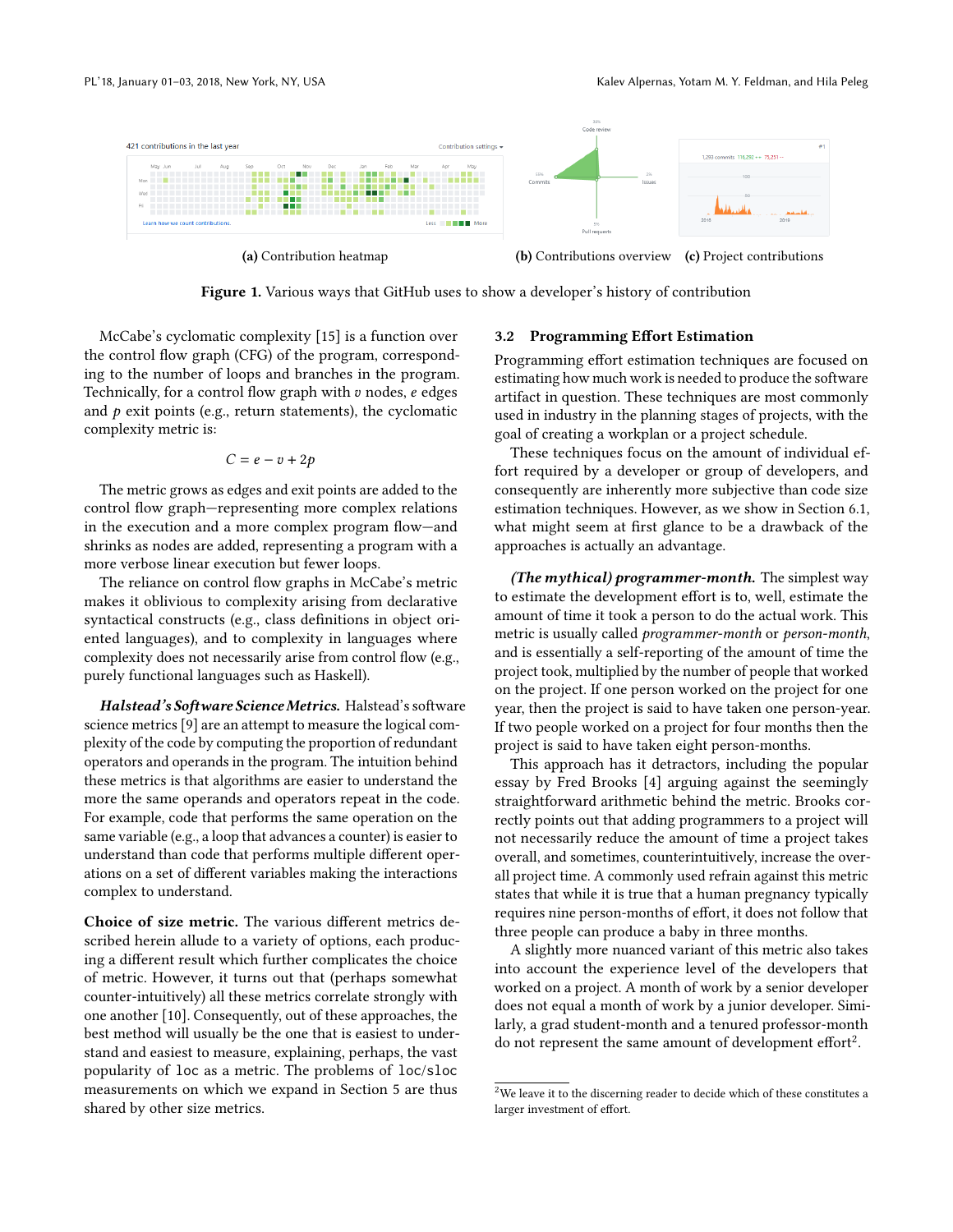Version control statistics. A byproduct of software development is the version control history of a project. Developers use version control to checkpoint and backup their work, to simplify and manage collaborative work with other developers, and to ease the process of reverting faulty changes. A healthy development project includes registering (committing, in git lingo) all but the smallest changes with the version control system multiple times a day while working on a project. As a result, looking at the history of changes in a version control system may give some insight into the

work that went into a project. Figure [1](#page-3-2) shows a few different ways that the repository service GitHub uses to visually show a developers contributions, all based on the statistics collected from the version control systems used in the projects the developers were contributing to. Figure [1a](#page-3-2) shows a developer's overall contributions in a specific year, where each square represents a single day's contributions (measured by a number of commits); the darker a day's color is, the more the developer contributed that day. Figure [1b](#page-3-2) shows a breakdown of the a developer's yearly contributions by kind. Figure [1c](#page-3-2) shows a developer's contributions to a specific project in a period of time, measured by lines-of-code added and deleted.

Figure [1a](#page-3-2) illustrates the benefit of using the version control history over (or in addition to) the programmer-month to report effort. While the reporting person month might describe the project as a 7 person-month project lasting from September to March, a review of the version-control history shows that the work was not uniform, and there were some periods on inactivity on the project. This does not necessarily mean that the developer were idle in that period, as in the case of a research project some of the work required is theoretical, but it does give one a sense of the technical programming work that was undertaken.

Number of different components modified. The final metric we consider is one that measure the breadth of a project by reporting on the number of unique components (files, modules, functions, etc.) that required modification in the process of implementing the solution. Focusing on breadth rather than quantifying the overall size of the work is, in some cases, a good proxy for the amount of effort required.

Consider for example an algorithm whose implementation requires adding 100 lines of code to a file in the Linux kernel. That project would be, in many cases, much easier to implement than a project that requires adding one line of code to 100 different files in the Linux kernel. Naturally, this metric is only useful when discussing changes to complex existing systems.

The underlying assumption behind this metric is that it elucidates the effort inherent to the process of learning the intricacies of an existing system and making precise modification that do not harm the correct behaviour of the system.

#### 3.3 Why Most of These Are Not Used

The next section will examine recent academic papers to see in greater detail how they utilize code measures, the majority of which are in loc and sloc. Out of this wealth of measurement techniques, then, why does the community default to loc? We believe the answer is twofold. Some of these measures were developed for very different purposes cyclomatic complexity is intended for use in test case creation, for instance—and are therefore more obviously illsuited for describing code in this context. Additionally, they are harder to compute or accurately measure. Effort estimations are tainted by the fact that research projects go down wrong paths and must right themselves, and are often stopped and resumed, cyclomatic complexity and AST sizes require compiling the code at least partway, and even sloc requires downloading a tool rather than simply using wc -l, making loc always the easy alternative.

## 4 How We Actually Measure Code

To examine the ways software is reported on in the current scholarship, we surveyed recent papers from top-tier conferences in Programming Languages, Software Engineering, and Systems: POPL, PLDI, OOPSLA, ICSE, ASE, ASPLOS, OSDI, and SOSP. For each conference we surveyed at least ten distinguished paper award winners, rounding up to all the papers in the year of the 10th paper. E.g., for ICSE we surveyed 11 papers all from 2019, and for PLDI we surveyed 4 papers from 2019, 3 from 2018, and 4 from 2017. For OSDI and SOSP which are biennial conferences, we surveyed ten papers altogether.

#### 4.1 Why Is Code Measured

Of the papers we surveyed, 44% make some sort of claim as to code sizes. This may be to remark on the size or difficulty of the problem domain, e.g., "programs containing millions of lines of code", or to explain the complexity of the solution proposed in the paper, the benchmarks that were tested, and code produced by the tools.

Figure [2a](#page-5-1) offers a breakdown of the papers per conference that make reference to code metrics, and Figure [2b](#page-5-1) shows what is measured. We divided metrics applied to the implementation into one of two opposite goals: indicating its simplicity, either indicating that the idea of the paper would be easy to implement, or that it is an elegant solution that does not require extraordinary development effort to work, or indicating its difficulty, to indicate that the proposed solution is not trivial. When a large number of lines is reported for a solution using neutral, factual language (e.g. "Our implementation consists of about 3,000 lines of code"), we consider this a (reserved) indication of difficulty. For measurement of benchmarks, if a measurement in loc was reported, even if it was not the exclusive form of measurement, we count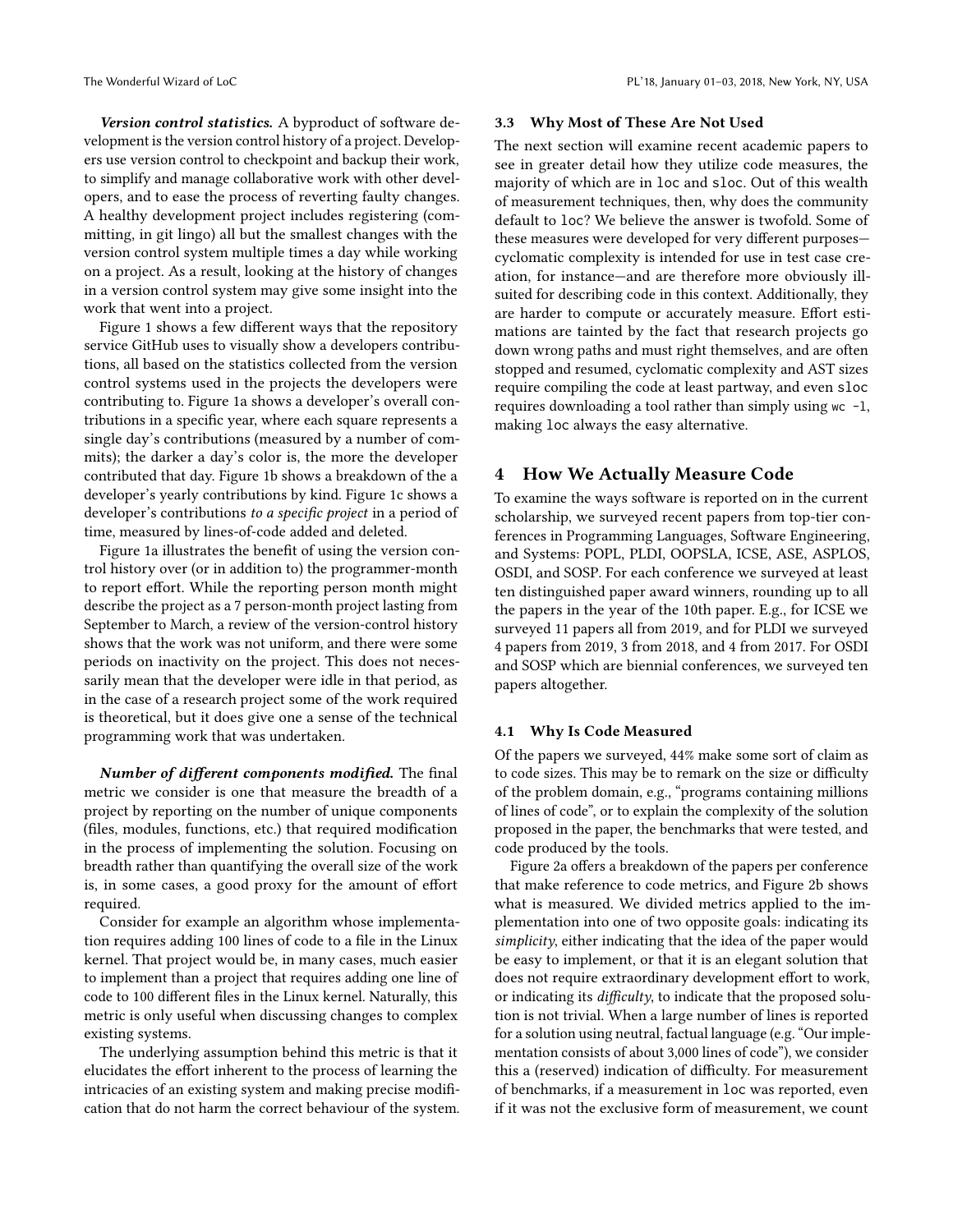<span id="page-5-1"></span>

(a) Percentage of surveyed papers that measure software in any way, by conference.

(b) Facts about software that were reported in papers, and how many were in loc.

Figure 2. Code measured in surveyed papers

the paper as measuring in loc; in practice only 6 papers combined loc with another measurements for benchmarks.

#### 4.2 How Is Code Measured

Overwhelmingly, code is measured in lines of code. Of the papers we surveyed, 80% of the papers who employ code metrics use loc or sloc. One paper cites a large number of commits in open-source projects as an indication of their practical value. When measuring code benchmarks, they are sometimes measured differently, e.g., by the number of methods that the algorithm needs to process. Papers describing tools whose output is code often used other metrics to describe their output, which we discuss at greater length in Section [7.](#page-8-0)

Several papers describe the size of a code change. Two papers reported the number of lines that were changed in the operating system. Another paper emphasized that the implementation did not necessitate any changes to the underlying framework.

Two papers use effort estimation metrics. One paper reported the time required to develop a particular feature as "less than one day"); another reported an effort of "roughly four person-weeks each" for a certain task. The latter also included size estimation using loc.

We also sampled the artifacts of several papers and found that line counts given in the paper are at times taken crudely, including blank lines, comments, syntactic artifacts (e.g., lines containing only a curly brace or a semicolon), and preprocessor directives, which in our very small sample amounted to up to 16% of the reported length. (In other, more extreme examples, which we will show later, this can even be as much as a third of the reported length.)

Concrete examples. In the course of our survey we encountered quite a few examples of measuring that we found objectionable. However, since we are not here to point the

finger at particular authors, we make no direct references to them. The hypothetical-like examples we provide throughout the paper are based on things we have seen, but are hopefully paraphrased into anonymization. We do, however, bring several examples of what we consider good practices in Section [6.](#page-6-1)

# <span id="page-5-0"></span>5 Why the Way We Actually Measure Code Is Bad

Even in cases where loc truly is a good fit and can support the authors' argument, loc reports are inherently problematic, unless they are done with care, and with a common pitfall in mind: that loc can mean different things for different people and codebases.

So far we have considered loc as a single metric used by a multitude of research papers. In reality, there are many different ways to measure loc. In C, for example, authors may choose differently in whether or not they count blank lines, comments, declarations, header files, preprocessing directives, etc. We have observed several papers that count such lines, and others that do not. As discussed in Section [3.1,](#page-2-2) the notion of source lines of code (sloc) aims to clarify some of this murkiness by explicitly measuring the number of logical statements, ignoring comments and blanks. However, loc and sloc are commonly used interchangeably [\[16\]](#page-10-4). Further, sloc itself is open for interpretation: for instance, should the line if A then B else C be counted as one line or three statements? According to some standardization efforts, this is up to the organization to decide and make explicit [\[17\]](#page-10-5).

The same example demonstrates another issue with loc. The line count depends on coding style and formatting, factors which are usually not of much interest per se when assessing software (nor affect quality, simplicity, etc. in a way that correlates with the number of lines). This can be resolved

PL'18, January 01-03, 2018, New York, NY, USA Kalev Alpernas, Yotam M. Y. Feldman, and Hila Peleg

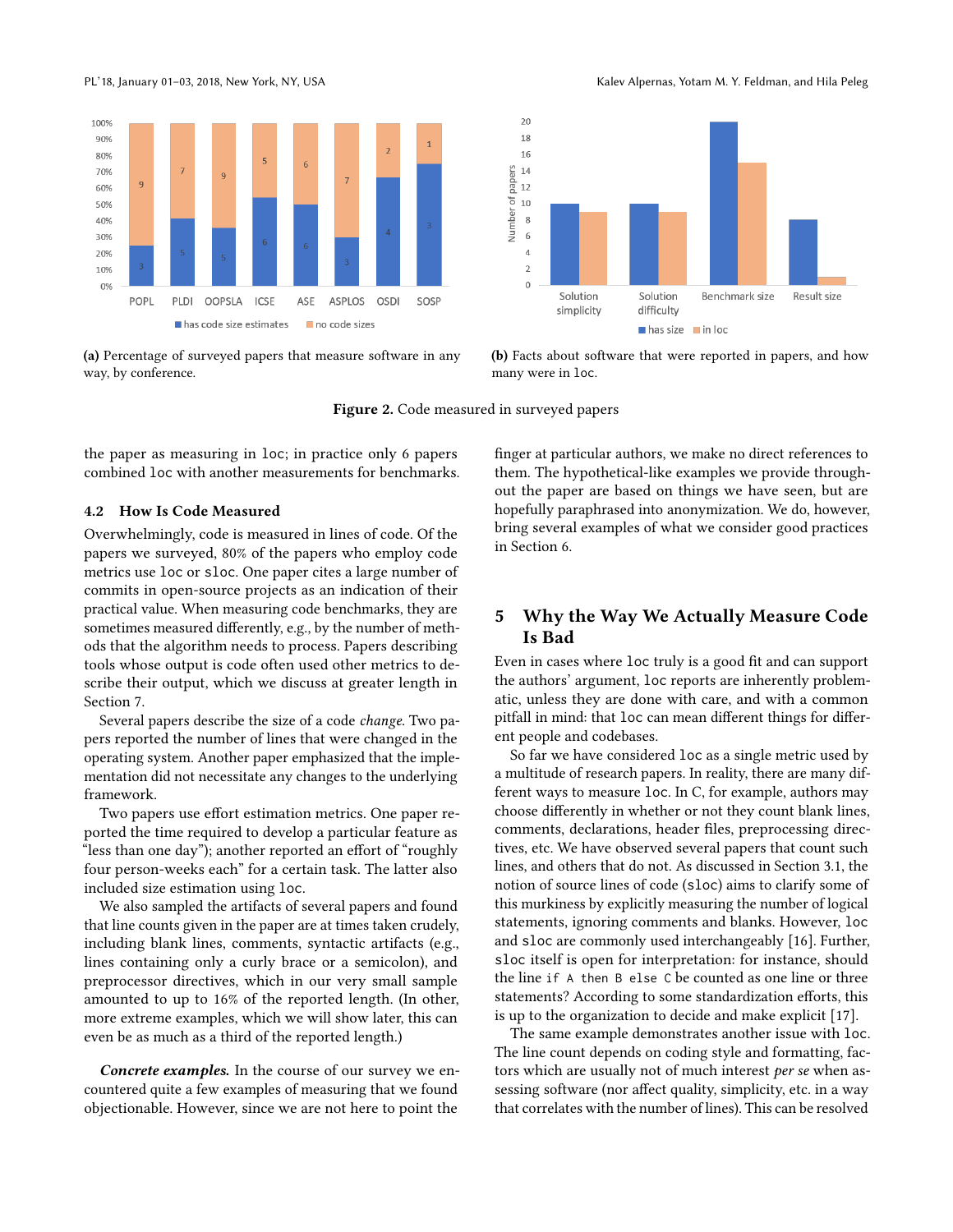by using clever definitions of what constitutes a "line", but we are again led back to the problem of non-standardization.

Measuring loc is thus sensitive to counting policies and formatting. We argue that these points need to take into consideration when reporting or reading loc. At first sight, this seems not to be the case, according to research in software measurement, which shows that different ways to count loc are reliably correlated [\[10,](#page-10-10) [18\]](#page-10-14). Different formatting policies are perfectly correlated, but cannot be compared to each other directly [\[18\]](#page-10-14). This means that the exact way the code was measured can safely be ignored when comparing two measurements performed the same way. But when this is not the case, they cannot be ignored:

- 1. A standalone measurement ("we have implemented the system in 75476 lines of C") can be affected by the specific choice of what is measured, possibly leading to a misguided impression. The loc difference might accumulate to an order of magnitude in certain cases, and is thus inadequate even as a rough estimate;
- 2. A comparison of two measurements that may have been performed differently ("our proof takes 300 lines, whereas the previous paper reports their proof to require 800") might be highly biased. In our survey, we found instances where size measurements were compared to previous work, which could possibly be measured in a different way (unless the authors performed all measurements themselves and did not report this). When comparing two implementations, the choice of measurement policy may not be essential, but it is essential to ensure that both are done the same way.

Both problems can be addressed, at least in part, by always reporting the exact method of counting: this affixes the meaning of standalone measurements, and allows the comparison of code with a loc measurement from a different paper. In our survey, only one paper [\[5\]](#page-10-15) explains how loc was measured, and use a standard tool for this purpose.

Interestingly, this already happens in a within-paper capacity: papers commonly list the loc size of benchmarks in a table, where their size can be compared, and implementations sizes are reported with a breakdown to individual components, which forms a comparison between parts of the system. Because they were all measured by the same researchers and (presumably) the same way, these numbers can be safely compared to each other. More accurately reporting the way they were measured would also make them comparable to other projects.

#### <span id="page-6-1"></span>6 What We Should Be Doing

So far we have outlined why the current measuring and reporting in lines of code is not ideal. We now suggest a few ways researchers can report their work in a way that helps its audience.

#### <span id="page-6-0"></span>6.1 The Argument for Quality Over Quantity

We discussed the many different ways code can be measured, and the ways these measures are either misleading or meaningless. We must first ask: why measure at all? The points of interest that code measurements are supposed to address are all, essentially, qualitative questions, and the size of the code is only a surrogate measure for them.

For example, instead of reporting that a particular part of the solution was implemented in a certain number of loc, authors could instead discuss the trivial or tricky points of the implementation. This would bring with it the added advantage of communicating to anyone who may try to implement the proposed solution what the difficult parts to implement are, and what made them hard. These often will be related to the gap between the algorithms presented in the paper, which are simplified, and their true implementation. For instance, consider replacing the statement "the Foo model of our tool took 1400 lines of C++ to implement" with the far more informative "in our C++ implementation, unlike in Algorithm 2, we must maintain bidirectional links between Foo Bars to be used for garbage collection. Updating these pointers on every update iteration holds a lot of the hidden complexity of the implementation." The same goes for a comparison of components of the code. Instead of "the proof of lemma 1 consists of 700 Coq lines, and lemma 2 of 400 lines", we can report "the proof of lemma 1 was tricky because capture-avoiding substitutions have some subtle points here, while lemma 2 is largely rudimentary inductive proofs about lists".

#### 6.2 A Selection of Claims

We gather here several suggestions of ways to report on software and its development process. Each one is geared toward supporting a different claim about the software, so one must first decide why they are planning to report before deciding what.

High development effort. If the purpose is to demonstrate the sheer enormity of development effort that went into a system, say so, clearly and unambiguously. As demonstrated in the previous subsection, explicitly pointing to the work-heavy modules or difficult areas will provide the most value to readers. Quantitative metrics like version control statistics or development time can be good supporting evidence here, since they encompass more of the effort than just a crude size measurement of the final product. The realities of research projects can make effort estimation, when it is frankly reported, enlightening but not without drawbacks, as illustrated by the following passage from a CAV'19 paper [\[14\]](#page-10-16): "An old version of the proof is [sic] developed on and off for two years. The current version is re-developed, using some ideas from the old version. The development of the new version took about 5 person months."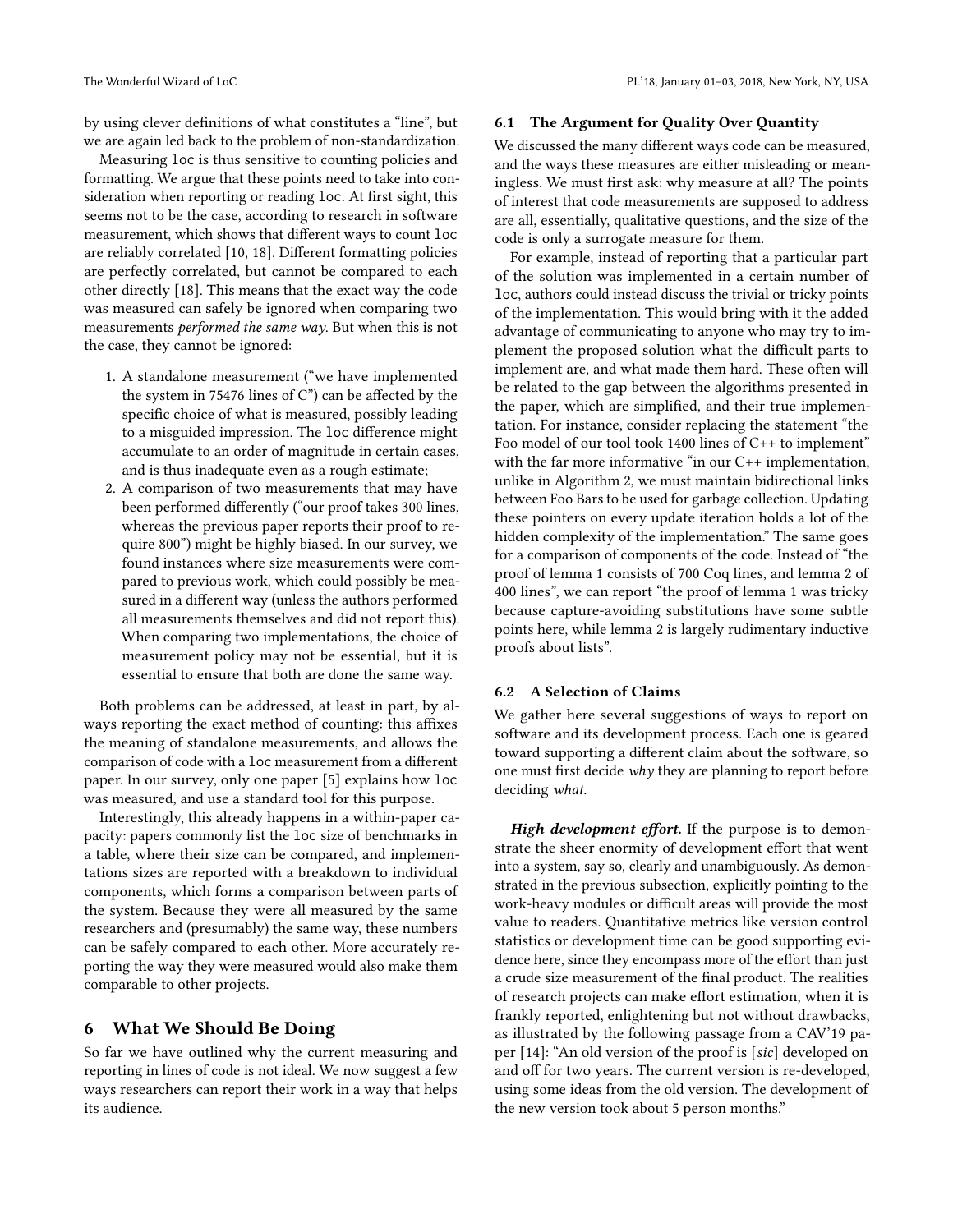Simple and easy solution. If the purpose is to demonstrate the conciseness of the solution, loc may be a good metric. For instance, describing the SAT solver TINISAT [\[12\]](#page-10-17) (which was not part of our survey) as written in under 550 lines of C++ code, does convey an unexpected level of simplicity for something as grandiose as a SAT solver. Huang [\[12\]](#page-10-17) goes as far as to break down each component of the solver and record the length of its implementation, but since loc are most useful as a relative metric, comparing to the tens of thousands of lines of code implementing other SAT solvers better drives the point home.

However, if ease with which the proposed solution was implemented is the intended message, this may not be the case. Ideally, a short development time would indicate an easy to implement solution very directly. Feng et al. [\[6\]](#page-10-18), for instance, describe the ease, not of writing their solution but of porting it to a different domain that "took us less than a day". However, since in research projects development time also accounts for the trial-and-error phase of research, this may be impractical in many cases. Researchers can state that the implementation posed "no particular difficulties", or even point out what were expected, likely pitfalls that turned out to not be a problem because of some feature of the solution.

Challenging benchmarks. If the purpose is to indicate that the solution scales to real-world programs as input, that is best indicated by giving it real-world programs as inputs. Otherwise, since the portion of the algorithm that needs to be shown to scale has a technical bottleneck, which can be anything from the number of CFG nodes in the program to the number of type variables in a function, it is best to explain them from that angle; a benchmark can be gargantuan in loc but entirely unchallenging for the algorithm, or vice versa. For example, the benchmark for a program repair algorithm can be a 6kloc program, but if the fault localization algorithm described considers only the function in which a crash occurred, it does not matter if the full program is six thousand or six million lines of code.

For no particular reason. If the purpose is just to have the size of the implementation reported, reconsider.

In the end, it is important to remember that while both a qualitative discussion and a pseudo-quantitative claim are unsubstantiated, the former can actually be informative and enlightening. Explaining why an algorithm was tricky to implement or why a benchmark truly challenges the tool makes the work clearer and more easily reproducible.

#### 6.3 **loc**-ing Right

In the previous subsection, we mentioned cases where loc may be an effective measure to communicate the desired message. However, its effectiveness as a measure is highly eroded by the careless way in which it is often reported.

Let us consider, for example, TINISAT mentioned in the previous subsection. The size of its implementation is reported twice in two different papers [\[12,](#page-10-17) [13\]](#page-10-19). In the first, Tinisat is described as "implemented in under 800 lines of C++", whereas in the second the implementation of the first paper is referred to as "written in less than 550 lines of C++ (excluding comments and blank lines)".

This kind of disparity is common, but it is rarely corrected as it was for TINISAT. As previously mentioned, in the artifacts of papers we surveyed we found that it is not uncommon for the loc measures reported to include blank lines, comments, precondition headers or import statements, or, in short, to be performed by simple line-counting of a text file. The loc measure is already prone to large variation due to differences of formatting and coding style, further encumbering it with non-code reduces it from a problematic measure to downright uninformative.

Considering the disarray of counting methods, and the problems of interpreting the resulting measure, we believe that if loc must be reported:

- 1. Report size measurements only as part of comparisons of code segments measured using the same method, or while indicating the inconsistency when impossible (for example when comparing different programming languages).
- 2. Perform the count using de-facto standard tools for loc, such as cloc [\[1\]](#page-10-3).

#### 6.4 On Finding Better Quantitative Arguments

We have argued that loc measures are ill-suited to substantiate many of the interesting claims researchers wish to articulate. Can better measures be devised? We believe that this is not a single question, but one for each class of goals the measurement strives for.

Can properties such as modularity, maintainability etc., be measured in ways that adjust for the program's size, programming language, and technologies used? To describe the effort of implementing the solution, can we identify the specific domain challenges that make such endeavors challenging and quantify them? For example, in the domain of operating systems research, is it possible to identify a set of common challenges—dependence on specifics of the hardware, asynchronicity, availability etc.—and measure them, as a way to demonstrate that the problem being solved is challenging? For the opposite aim, can we evaluate a streamlined development experience, even if it generates quite a lot of code or time?

Answers to such questions could provide methods to ascribe quantitative meaning to support qualitative claims, making them less subjective and more reproducible. Whether this would be worthwhile depends, we believe, on the level of insight such research directions could provide us about software and software development in general.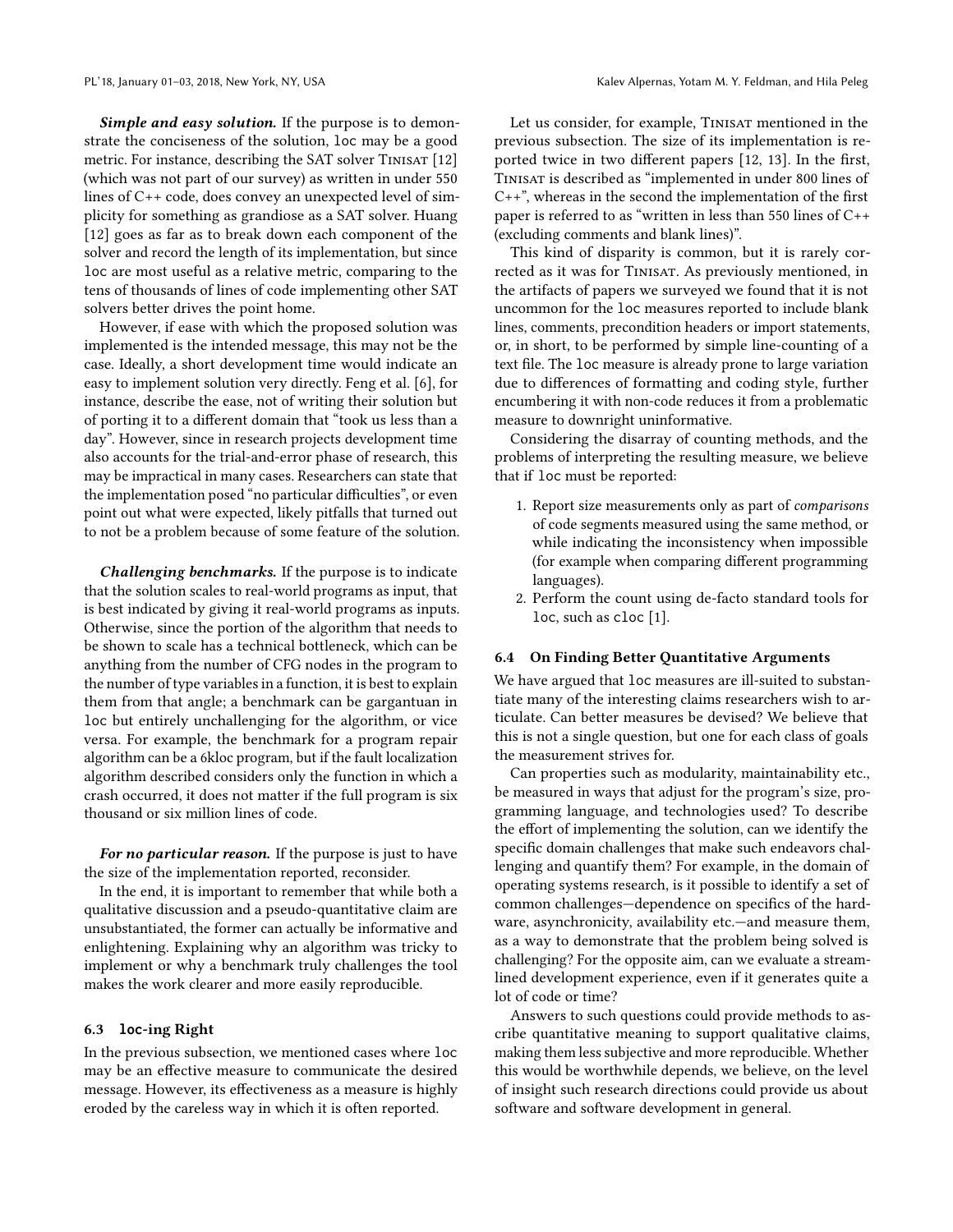# <span id="page-8-0"></span>7 Case Study: Evaluating Projects That Produce Code as Output

As we have seen, when papers quantify code, the choice of metric is usually loc, and the reasons behind that choice are usually vague or nonexistent. One category of code quantification stands out from the rest, though, and that is the output quantification in projects that produce code as output. These include, among others, tools for program synthesis, compilers, and tools that perform code repair. In our survey, all but one of the papers that measured code output used meaningful metrics, with only one paper resorting to reporting lines of code.

In this section we investigate this discrepancy, and get a glimpse at a roadmap towards the adoption of meaningful metrics in the rest of the PLSES community.

Output code. Software projects that produce code as an output usually have two distinct axes that merit reporting. The first axis they share with other software projects, and that is the effort that the researchers exerted in creating the software project. The second axis is an analysis of the size of the outputs that the project or tool creates when operating on a given input. This section focuses on how papers report their findings on the second axis. We consider three types of projects that produce output code—synthesis tools, compilers, and code repair tools—though this list is by no means exhaustive. Many other kinds of projects fall into the category of projects that produce code as output, and we expect that the findings described here occur in those other cases as well.

Program synthesis tools take a program specification some description of the desired program behaviour—as an input, and produce a program that matches the specification as an output. Specifications range in robustness and rigour from detailed formulae in temporal logic, through inputoutput pairs, to descriptions in natural language. In general, the problem of program synthesis is undecidable [\[8\]](#page-10-20), and its more limited formulations are simply very hard, but recent years have seen significant advances in both theory and application, and synthesis tools are now able to produce more complex results. Demonstrating and communicating these advances requires quantifying the size and complexity of the programs produced by synthesis tools. As we explain in example [7.1,](#page-8-1) the problem domain of program synthesis produces natural, and useful, metrics that have been adopted in practice by the research community.

Compilers accept as input programs in a given programming language, and produce a (hopefully) equivalent program in an assembly or intermediate language. Program repair tools accept a program as input, locate an incorrect behavior within it, and produce a different program that fixes this incorrect behavior.

In all of these cases, when evaluating a project, the size and complexity of the produced output are important both for objectively evaluating the project, and for comparison purposes. For example, a compiler that produces an otherwise equivalent but smaller output program may be preferable when considering a compilation target with limited resources, such as Internet-of-Things (IoT) devices. When reporting on compilers optimized for IoT applications, we should expect said reporting to describe the output code size for the representative programs, as well as comparisons to other similar compilers.

Measuring output code. The products of tools and algorithms presented in these papers are usually described in terms of the internal representation the algorithm uses. This may be an abstract syntax tree (AST), a control flow graph (CFG), or a target langauge for compilation. Describing the size of the result is most often in those terms: code generation is often measured in the size of the AST generated (height or number of nodes), repair is measured by the number of edits made to the AST, and the effectiveness of compilation and optimization are measured in the size in bytes or CFG nodes of the resulting executable. Indeed, in our survey we encountered only one paper that measured code output in lines of code.

The discrepancy between measuring output code and other measurements. Unlike the other code metrics, it is relatively easy to see why the size of the output is being measured, and in what ways the measurement will be meaningful. Often, this will be measuring whether or not the tool is solving the problem it has set out to solve, be it reducing the size of a program in optimization or finding nontrivial programs to meet a specification. Measurements of the output are crucial to show that the tool works as intended to solve its problem, and that the result is not problematic by being too small (e.g., a trivial program) or too large (e.g., a bloated executable).

Because of this tight-knit relationship with the operation of the algorithm, it is also more likely that measures of the output will be reported in some other metric than lines of code. Even if the result is code, it must be formatted to be measured in lines of code, but it already exists within the tool in a representation that can be measured more precisely, removed from formatting conventions, splitting into statements, or other tricks which may make the loc measure bigger/smaller (as desired), but less precise and more removed from what success means for the algorithm.

<span id="page-8-1"></span>Example 7.1 (AST Nodes as a measure of synthesis output). Let us assume an enumerating synthesis algorithm returns the target program foo(bar(2,"string"[1])) + 1, where foo, bar, +, [] string literals and integer literals are all atomic components provided to the search algorithm.

Internally, an algorithm that constructs expressions via grammar rules on programs, explores possible programs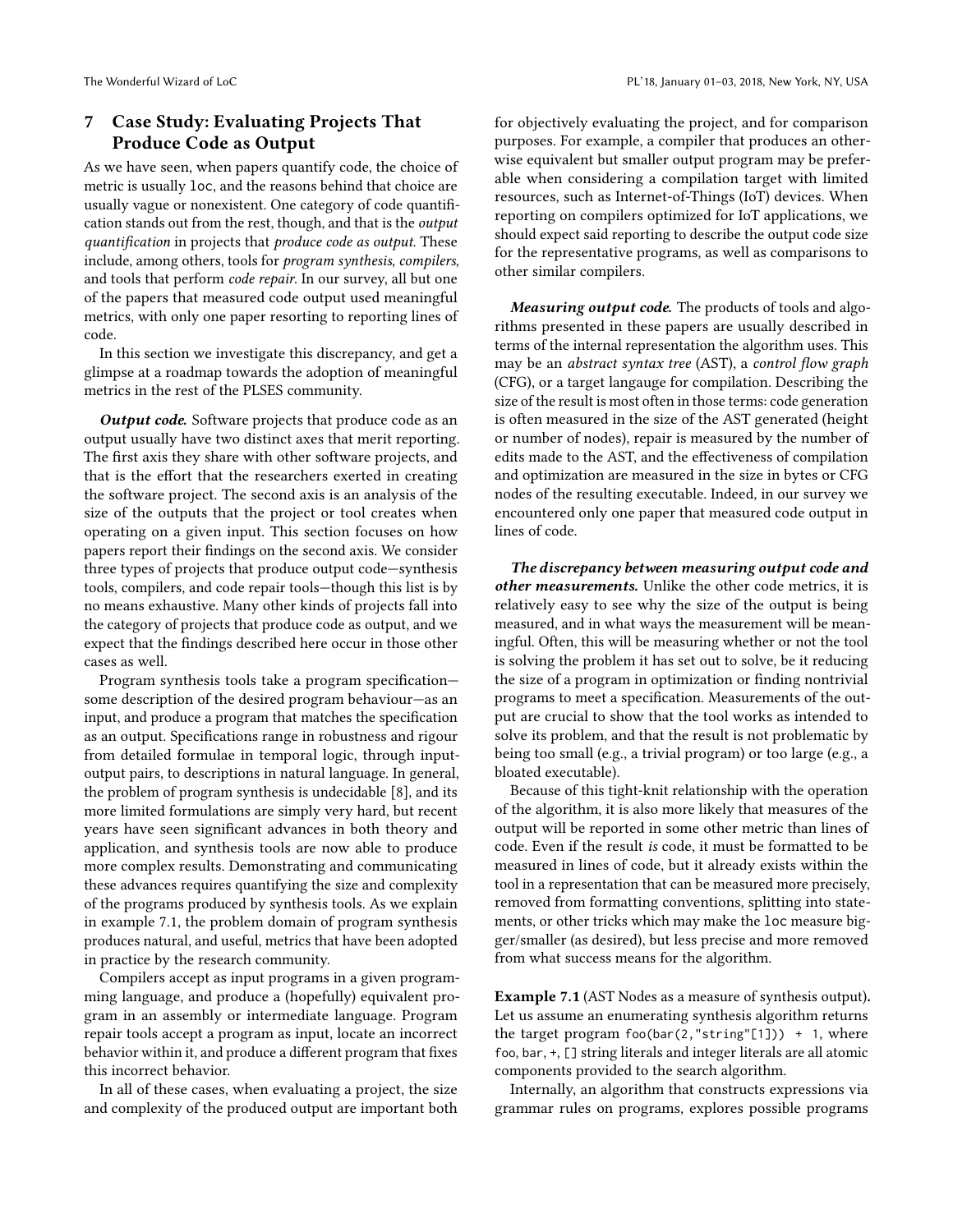and comes up with this one. This means that internally this program is represented as follows:



The researchers wish to report that their tool found a large output program. Since larger programs are harder to synthesize by virtue of being constructed from their individual components and picked from an astronomically large space of possible programs, this is no small feat. They therefore want to report its size to show their algorithm is good.

The program is a single expression. However, if they were to report their output sizes in loc, they may be tempted to format it like so:

```
let x0 = 1;
let x1 = 2;
let x2 = "string";let x3 = x2 [x0];let x4 = bar(x1, x3);let x5 = foo(x4);let x6 = x5 + x0;
```
and report on a program that is 7 lines  $\log^3$  $\log^3$ .

However, the truly impressive feat of finding this result expression (as a single expression) is not that it can be broken up into 7 lines, but that the AST of the expression is of height 4, a depth where the search space is so large the synthesis algorithm must be highly optimized to find the result. A different target program, baz(1,2,3,4,5,6) would also require 7 lines of code, but is only of height 1, and can be found very easily by even the most naive of algorithms.

More generally, measuring the results of code-manipulating and code-generating algorithms tends to have a clearlyapparent purpose—to demonstrate that the algorithm works. This means the measurement is far more likely to be tied to how the algorithm was described, and to be measured in a way that accentuates its core. Because describing the outputs of the algorithm in the experimental results is such a key

part in showing the efficacy of a tool, one that often cannot be omitted without raising questions, the choice of metric is often far more deliberate—and far less likely to be loc.

### 8 Conclusion

The use of loc as a measure in PLSES papers is the commonplace standard for measuring the software research projects implement, consume, and produce. This near-excessive use is sometimes there to express that something is hard, other times to express that it is easy, and more often than should be the case, it expresses nothing at all. The standardization of a metric that expresses nothing but is believed to be important is problematic, but even more problematic when there is a point the authors are trying to make, but out of adherence to the standard they are trying to express it with loc.

This essay has attempted to analyze the real claims that papers are behind reported loc counts in recent PLSES papers, and found them to be qualitative claims, what the authors then try to support with quantitative proof, perhaps under the assumption they are better supported when empirical. We explained that loc is no better support for those claims about the work than qualitative explanations, and suggested ways those claims could be delivered, and what quantitative claims better support them, if those exist.

Using loc measurements in papers takes away from both readers' understanding and the space available to the authors to make their claims, and implicit claims may simply not register with readers at all. We showed examples of subjective and qualitative arguments that are more informative, compelling, and interesting than a non-indicative number. Even though we did show cases where loc was good supporting evidence to the claims authors would be making, we also pointed out loc should not be measured carelessly, and the way it was measured should be reported accurately so that the result is comparable to other measurements rather than a meaningless number. And even when a quantitative measure is reported, authors should still state along with it the claim it is there to support—qualitative measure should be made explicit and stated clearly. And finally, new quantitative measures that are better suited to support the kinds of claims PLSES research makes about its software make for interesting future PL and SE work.

Our hope is that loc reporting for the sake of loc reporting can stop, and that a new best practice takes hold, one where communicating to readers useful information that helps make the work reproducible is the norm.

## Acknowledgments

We thank the anonymous referees for their insightful comments. The research leading to these results has received funding from the European Research Council under the European Union's Horizon 2020 research and innovation programme (grant agreement No [759102-SVIS]). This research

<span id="page-9-0"></span> $^{3}$ In a true feat of results padding, the two instances of the integer literal 1 could be separated into two different lets thereby earning an extra line of code.